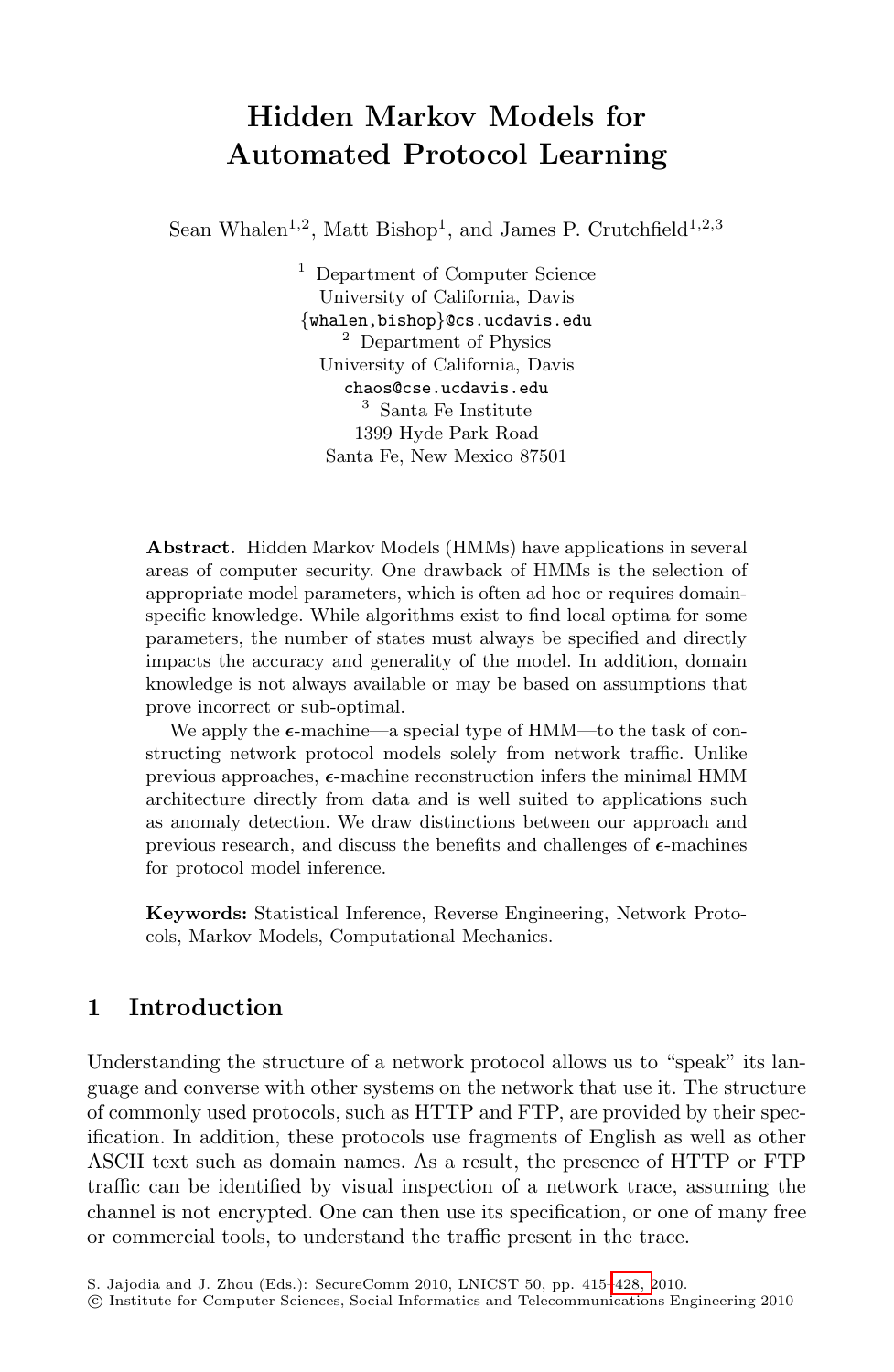The task becomes more difficult when the protocol in question uses non-ASCII representations of state to establish connections and exchange data. Still, there are many approaches to identify the protocol such as using port numbers, unique payload signatures, or machine learning techniques [\[1\]](#page-12-0). Once the protocol is identified, the traffic can again be understood by using the specification.

In contrast to protocol identification, consider the scenario where we do not have access to the protocol's specification—it is either proprietary, undocumented, or otherwise obfuscated. We can treat the protocol as a black box, where a hidden state machine governs the transmission of packets on the network. To understand the structure of the packets, the task of protocol inference is to approximate this hidden state machine with only the observed packets as a guide.

Hidden Markov Models (HMMs) [\[2\]](#page-12-1) are a common statistical model for systems with hidden internal states that can be measured only indirectly by observation. These models have numerous applications in computer science, including several in computer security. An HMM is specified by a state transition matrix and a symbol emission matrix. This means that, for an N-state HMM with a discrete alphabet of size M, there are  $N(N-1) + N(M-1)$  free parameters to be specified. These parameters can be trained using the Baum-Welch algorithm [\[2\]](#page-12-1), but training is often slow and gets stuck in local optima. In addition, the number of states must still be specified. A model with too many states tends to over-fit the data, while too few states may not fit the data at all. Worse, when dealing with an unknown protocol, there is little if any knowledge available for selecting appropriate model parameters.

To address this problem, we turn to the  $\epsilon$ -machines of *computational mechan*ics  $[3]$ . An  $\epsilon$ -machine is the minimal deterministic HMM of a stochastic process. A *reconstruction algorithm* creates an  $\epsilon$ -machine from a set of finite strings, and infers the parameters of the minimal HMM that generates those strings. Here, we treat a network protocol as a stochastic process and the traffic it generates as input strings for the reconstruction algorithm. With the  $\epsilon$ -machine in hand, we can perform different tasks such as protocol mimicry, intelligent fuzzing, traffic generation, and anomaly detection.

We next discuss recent work done on protocol inference and the benefits of our approach. We follow this with background on HMMs and  $\epsilon$ -machines, and demonstrate our reconstruction technique using several simple protocols. Finally, we discuss future applications and the limitations of our approach. Our discussion assumes familiarity with stochastic processes and information theory at the level of Cover and Thomas [\[4\]](#page-12-3).

## **2 Related Work**

Current approaches to protocol inference can be divided into two primary groups: those that infer partial or complete protocol formats [\[5,](#page-12-4) [6,](#page-12-5) [7,](#page-12-6) [8,](#page-12-7) [9,](#page-12-8) [10\]](#page-12-9), and those that infer a state machine model [\[11,](#page-13-1) [12\]](#page-13-2). Both groups can be further divided into those that examine network traces  $[5, 11, 6, 7]$  $[5, 11, 6, 7]$  $[5, 11, 6, 7]$  $[5, 11, 6, 7]$ , and those that additionally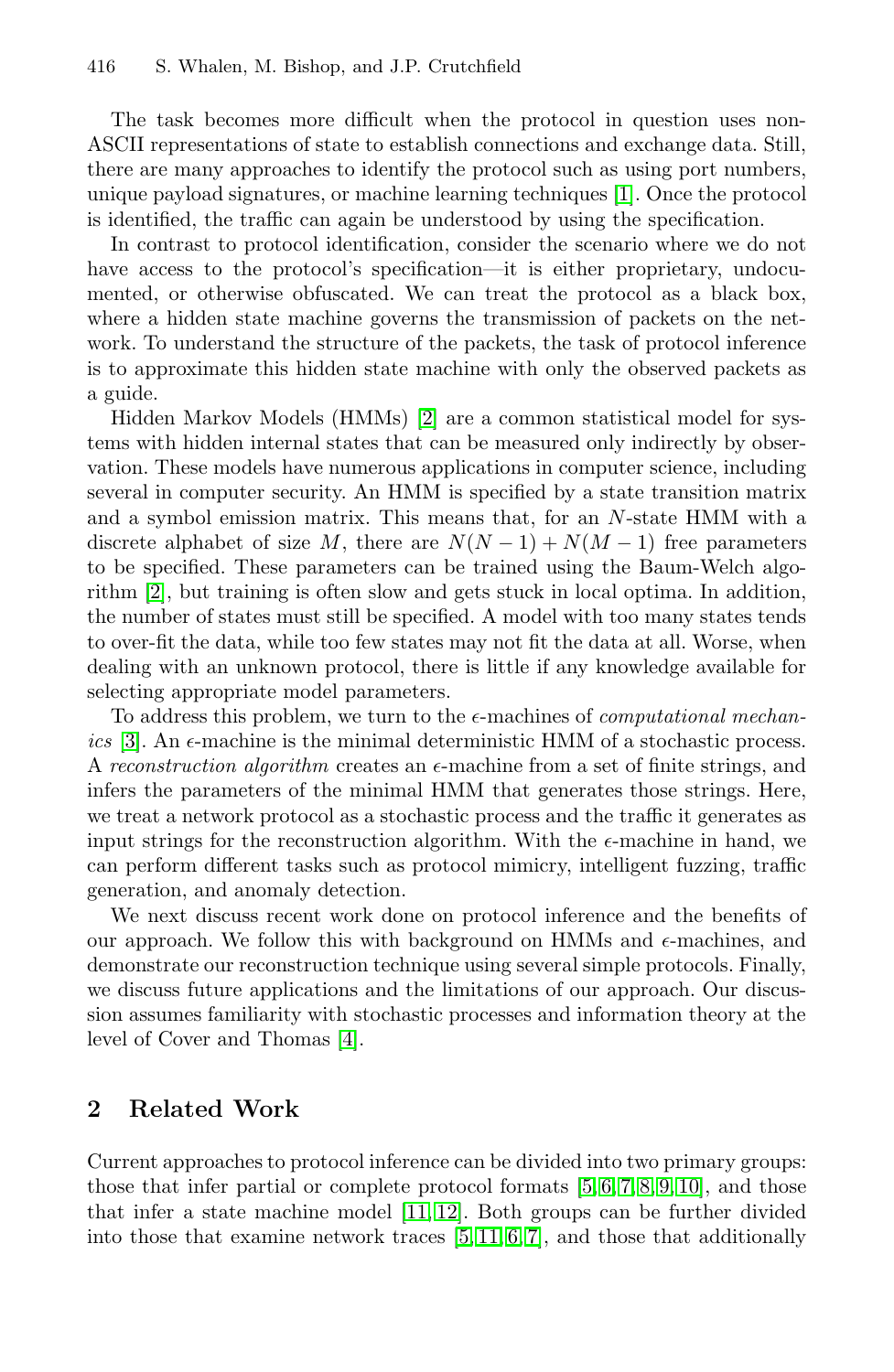examine how a protocol implementation processes those traces [\[8,](#page-12-7)[9,](#page-12-8)[10,](#page-12-9)[12\]](#page-13-2). Each approach has different strengths and weaknesses, but both must identify the location and size of protocol headers.

Much of the recent work can be traced back to Protocol Informatics, which attempted to "determine the location and length of fields within protocol packets" using sequence alignment algorithms typically found in bioinformatics [\[5\]](#page-12-4). This approach was extended by RolePlayer, which used heuristics identify the locations of IP addresses and domain names in a packet, in order to "successfully replay one side of a [protocol] session" [\[6\]](#page-12-5).

This work led to Discoverer, which focused on "reverse engineering the [complete] message format specification" [\[7\]](#page-12-6). In this work, Cui et al. found that selecting robust parameters for sequence alignment was difficult, and that alignment has trouble identifying variable length fields in messages of the same format. In response, they developed a type-based alignment algorithm that infers the semantics of different fields, and used these semantics to cluster messages of the same format. Inference of the state machine, which is the focus of our approach, was left to future work.

Prospex addressed this issue by inferring non-probabilistic state machines from execution traces of a protocol implementation [\[12\]](#page-13-2). Their state machine "reflects the sequences in which messages may be exchanged". They converted their machines into input specifications for the fuzzing tool Peach, and found several known and unknown flaws in open source software.

In contrast, our  $\epsilon$ -machine approach infers the minimal HMM from passively observed network data without using execution traces. This strikes a middle ground between Discoverer and Prospex, with several unique contributions. These include using a probabilistic model that enables anomaly detection via model comparison techniques, and avoiding ad hoc specification of model parameters by inferring them from the data.

We continue with a brief overview of HMMs and  $\epsilon$ -machines, and refer the reader to references [\[2\]](#page-12-1) and [\[3\]](#page-12-2) for further detail.

## **3 Background**

A discrete stochastic process is a sequence  $\dots X_1, X_2, X_3 \dots$  of random variables  $X_n$  indexed by time; realizations  $\dots x_1, x_2, x_3 \dots$  are often referred to as *time series* data. Here, we use time series and *string* interchangeably. The set of strings a process generates forms a stochastic language in which each string occurs with some probability. We treat a network protocol as a stochastic process, transmitting packets in the protocol's language with varying probabilities. Several well known model classes, such as Markov Chains and Hidden Markov Models, are commonly used to represent finite-memory stochastic processes. We will consider these in turn, eventually introducing  $\epsilon$ -machines as a useful alternative.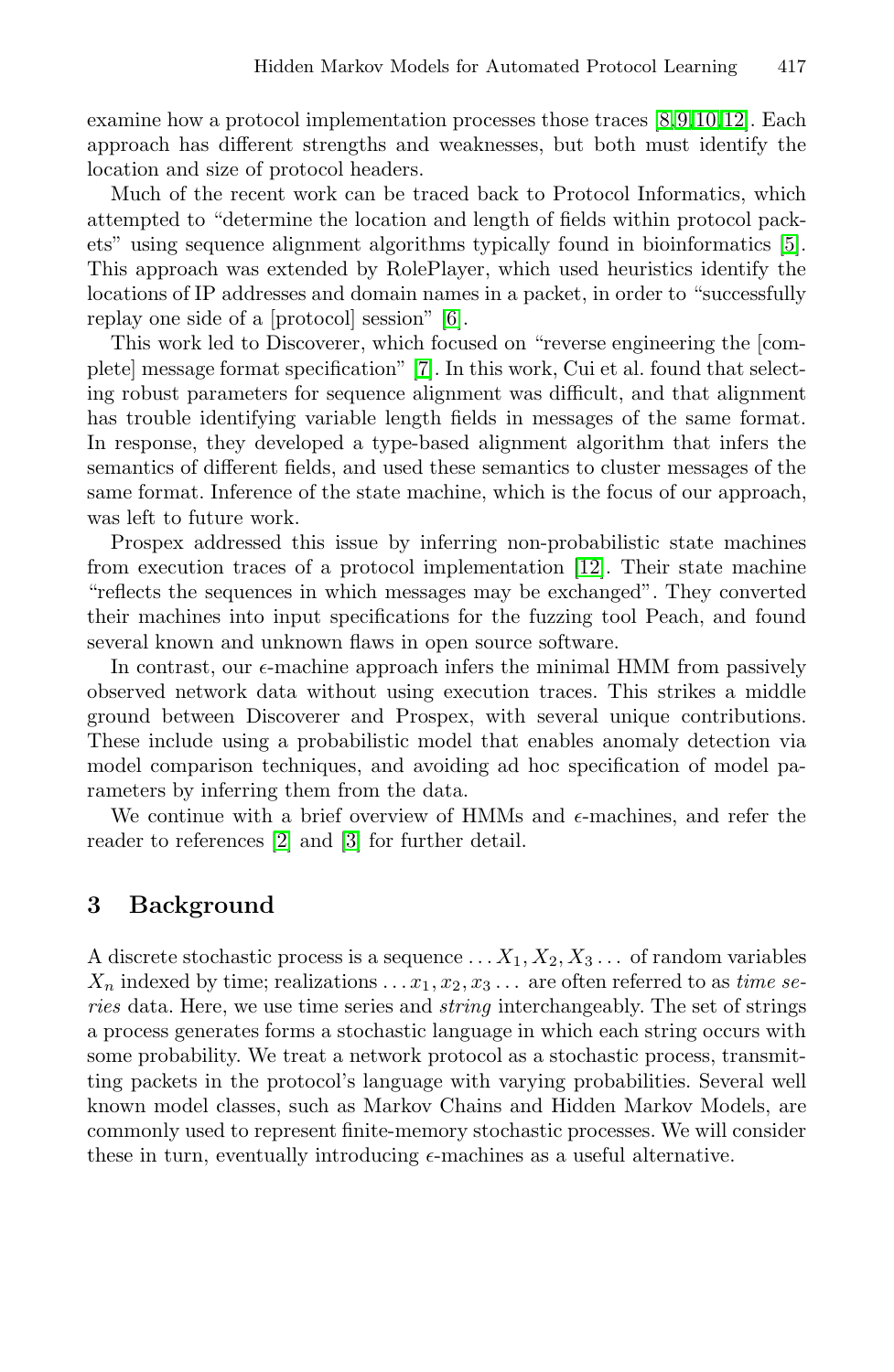

<span id="page-3-0"></span>**Fig. 1.** *Top:* The general form of a two-state Markov Chain. *Bottom*: An HMM for the Even Process. A state transition occurs with some probability  $p$  and generates a symbol s, displayed as the edge label s *|* p. For example, the label 1 *|* 0.5 indicates symbol 1 is generated with probability 0.5.

#### **3.1 Markov Models**

A Markov Chain is a representation of a stochastic process that assumes the conditional probability of a future state  $X_{n+1}$  depends only on the present state  $X_n$  [\[13\]](#page-13-3):

$$
Pr(X_{n+1} = x | X_n = x_n, X_{n-1} = x_{n-1}, \dots, X_1 = x_1)
$$
  
= 
$$
Pr(X_{n+1} = x | X_n = x_n), (1)
$$

where  $X_1 \ldots X_n$  is a sequence of random variables representing process state over time. While this dependency can be extended to include a fixed number of past states, a finite state Markov Chain can only represent a stochastic process that has a limited dependence on history.

Transitions between states are random, occurring with probabilities specified in a row-normalized transition matrix T of size  $|X| \times |X|$ . Here,  $|X|$  is the number of states. The probability of transitioning from state i to state j is denoted  $T_{ii}$ . As an example, a Markov Chain with two states  $X = \{A, B\}$  has the form:

$$
T = \begin{pmatrix} 1 - \alpha & \alpha \\ \beta & 1 - \beta \end{pmatrix} , \qquad (2)
$$

where  $\alpha, \beta \in [0, 1]$  are parameters. This corresponds graphically to the state machine diagram shown in Fig. [1.](#page-3-0)

Due to their limited history dependence, Markov Chains represent only a subset of stochastic processes. Consider the Even Process which generates binary strings in which the number of consecutive 1s, bounded by 0s, is always even. For example, the strings 0110 and 011110 are in its language, but the string 010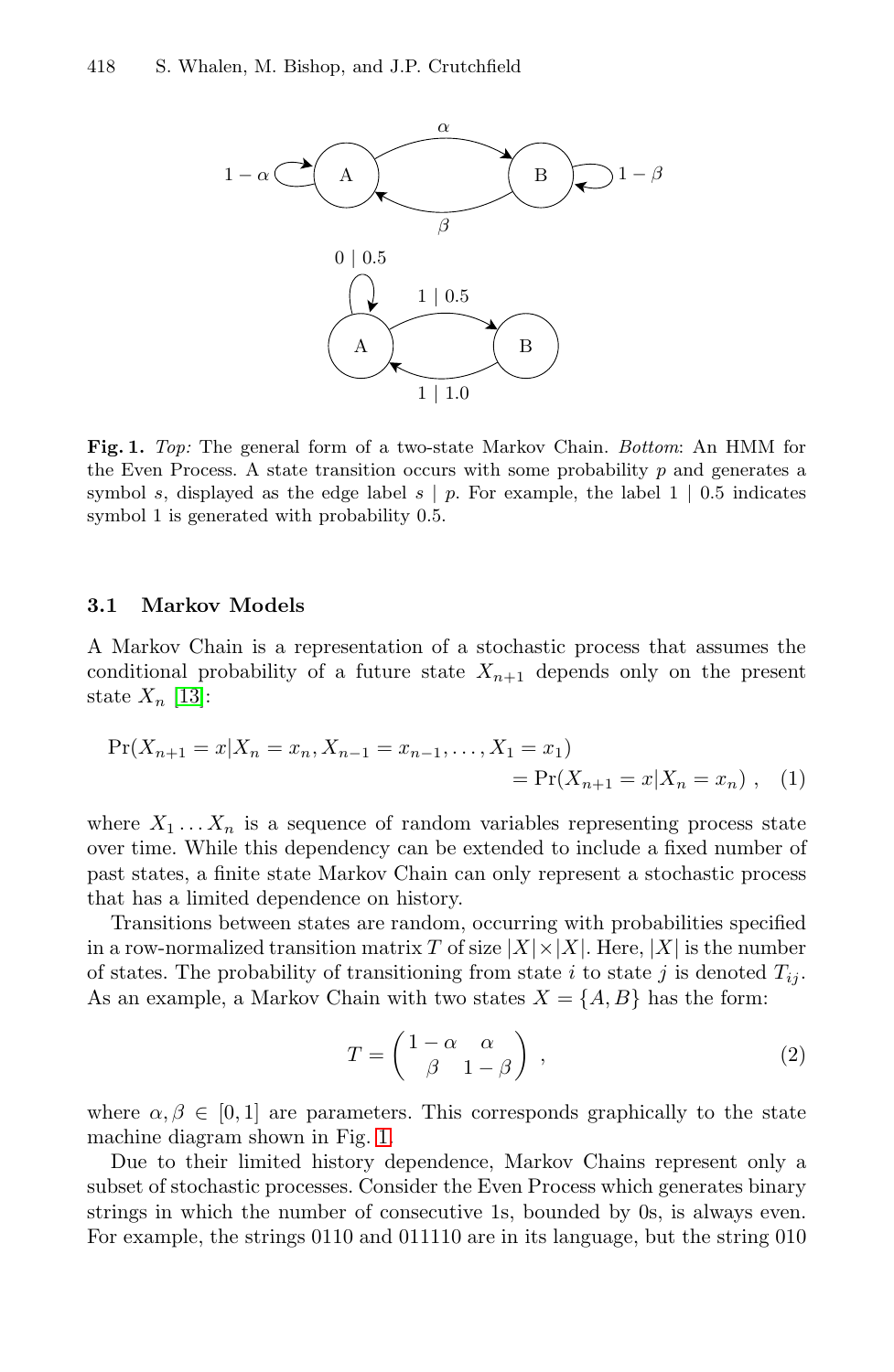is not. It turns out that this process is not equivalent to a Markov Chain of any finite order [\[14\]](#page-13-4). In such cases, one must employ a more sophisticated model class such as Hidden Markov Models (HMMs).

#### **3.2 Hidden Markov Models**

An HMM is a Markov Chain in which the states, now denoted *S*, are not observed directly but indirectly through measurement symbols  $X_n$ . Each observed symbol is generated by a transition between hidden states according to some distribution.

Since multiple transitions can generate the same observed symbol, the internal transitions and states of the system typically are not directly revealed by observation. Nonetheless, given an HMM, several quantities of interest can be calculated [\[2\]](#page-12-1), including the probability of observing a particular string, the most likely hidden-state sequence for a given string, and the state transition and symbol emission probabilities that maximize the probability of a particular string.

The Even Process is exactly represented by the two-state HMM given in Fig. [1.](#page-3-0) By distinguishing internal states from observed symbols, HMMs can finitely represent a much wider class of stochastic processes than Markov Chains.

#### **3.3** *-***-Machines**

In fact, Fig. [1](#page-3-0) shows a special HMM representation for the Even Process—one with a minimal number of states. Moreover, the transitions are *deterministic*, meaning that the measurement symbols occur on at most one transition leaving a state. This property guarantees that, although there is not a one-to-one relationship between internal states and measurement symbols, there is a oneto-one relationship between sufficiently long measurement *words* and internal state *paths*. Thus, internal state information is present, if very indirectly, in the observed process.

An HMM with these properties is called an  $\epsilon$ -machine. An  $\epsilon$ -machine is the minimal, optimal predictor for a stochastic process and so captures all of the latter's causal structure [\[3\]](#page-12-2). For these reasons, this is the model class we will use.

Formally, an  $\epsilon$ -machine consists of a set of *causal states*  $S$ , a measurement alphabet A, and a set of transition matrices  $\{T^{(s)}: s \in A\}$ . There are several *reconstruction algorithms* that one can use to infer an  $\epsilon$ -machine from a time series. We use the state splitting algorithm of Shalizi et al., whose time complexity is  $O(|A|^{2L_{max}+1}) + O(N)$  [\[15\]](#page-13-5). Separate from the mathematical theory, different reconstruction algorithms make specific assumptions about the underlying process. The type of process being modeled thus affects the choice of algorithm.

Given an  $\epsilon$ -machine, we can calculate certain important properties of a process. In particular, the determinism of the state transitions enables direct calculation of information-theoretic quantities, such as the process's rate of information production (source entropy rate) and the amount of historical information it stores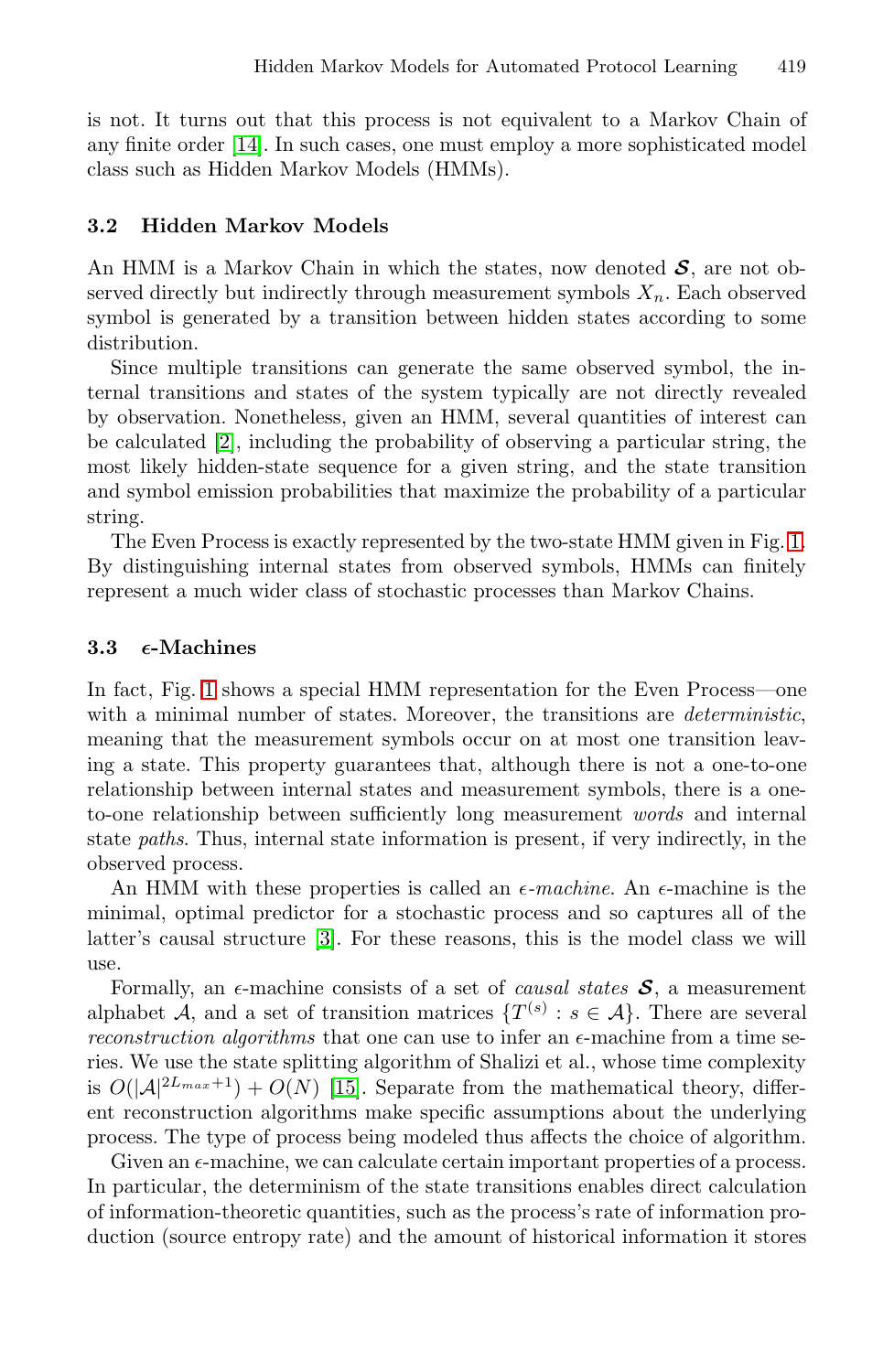(statistical complexity) [\[3,](#page-12-2)[14\]](#page-13-4). Such properties cannot be calculated from an HMM representation that is not an  $\epsilon$ -machine.

To estimate an HMM from time series, the number of states and transitions must be guessed a priori. In contrast,  $\epsilon$ -machine reconstruction algorithms infer the minimal deterministic HMM architecture directly from time series data [\[16,](#page-13-6) [15\]](#page-13-5). This is a critical distinction if one wishes to discover the structure embedded in a process, as opposed to guessing it ahead of time. This is advantageous when reverse engineering protocols where prior information is unavailable.

## **4 Protocol Inference**

### **4.1 Approach**

We first define a network protocol as a set of *message types*. Each message type consists of a sequence of bits, and related bits are often grouped into *headers*. A particular message type may contain a set of headers, as well as a data *payload*. This payload may contain data provided by the user, or may *encapsulate* messages of a higher level protocol. Thus, we can think of a protocol message at several levels of abstraction: as a sequence of bits, bytes, or headers and payloads.

By changing the level of abstraction, we can adjust the order of the underlying Markov Chain as well as its alphabet size  $|\mathcal{A}|$ . In addition, we are interested in the structure of the protocol and not highly entropic user data such as images or movies, so we attempt to detect and ignore payloads. This further reduces the alphabet size, and is essential to the practical use of  $\epsilon$ -machines.

Consider a minimal protocol having a single message type, consisting of a 2-byte length header and a payload. The length header specifies the number of bytes in the payload as an unsigned 16-bit integer. A four byte message sending the ASCII characters for "no" could then be viewed as a sequence of bits:

#### 00000000 00000010 01101110 01101111

or of bytes:

### 0 2 110 111

or of headers and payloads:

#### 2 "no"

The binary sequence has  $|\mathcal{A}| = 2$ , but requires a prohibitive order-16 model to capture the first header. At the byte level this becomes order-2, but  $|\mathcal{A}|$  increases to 4. Finally, if we know where the separation between header and payload is, we can use an order-1 model with  $|\mathcal{A}| = 2$ . If more messages are observed, the alphabet size of the byte representation could increase to 256, so operating at the header level is desirable. Of course, knowing the location and size of message headers requires either the protocol specification or heuristics.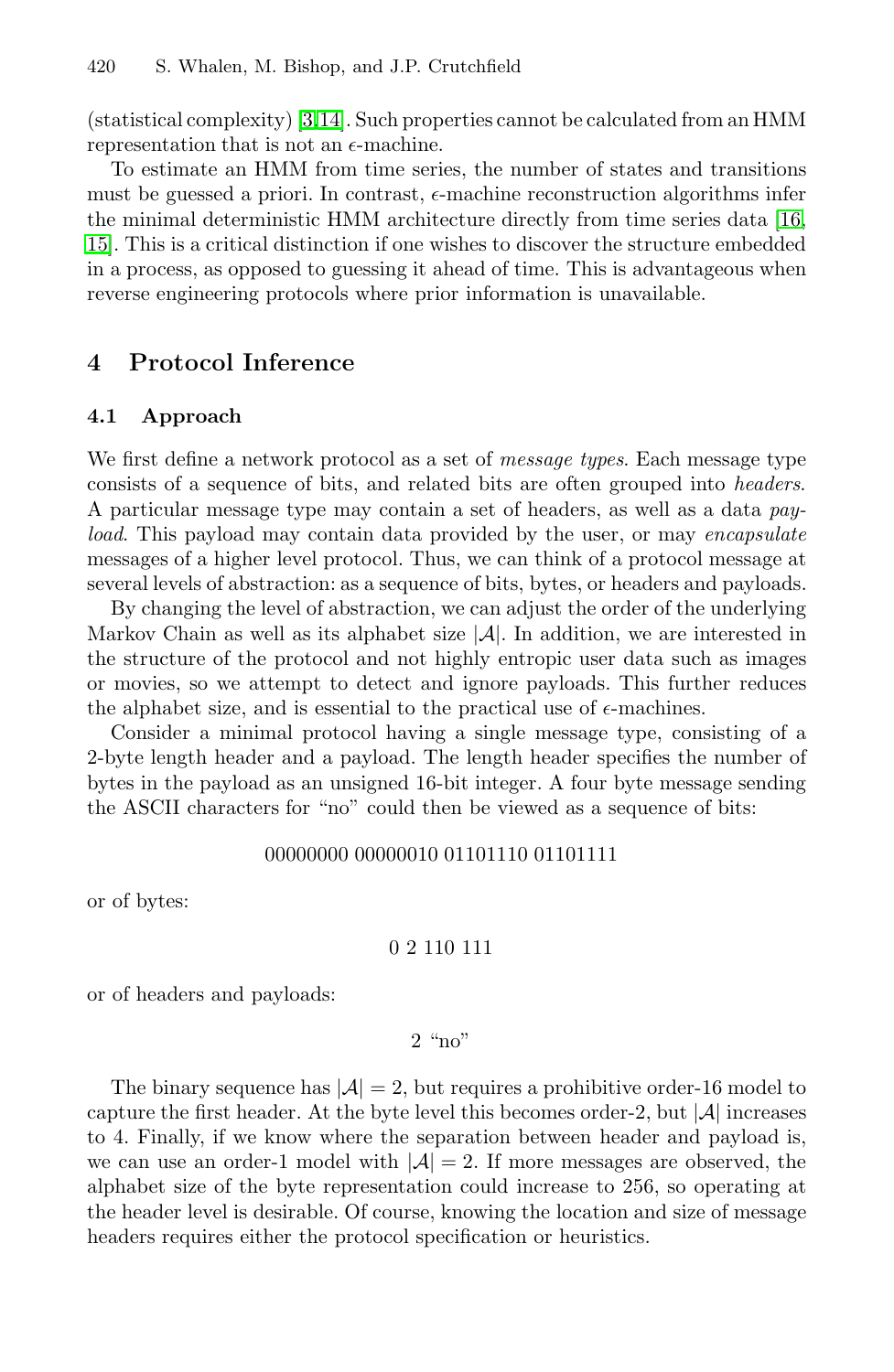Protocols such as HTTP and FTP use ASCII tokens, so header boundaries are easily identified by inspection—typically tabs, spaces, newlines, and carriage returns. For more difficult binary protocols, Beddoe aligns bytes across different messages using bioinformatics algorithms and then uses simple statistics as a boundary detection heuristic [\[5\]](#page-12-4). Cui et al. discuss difficulties with sequence alignment and devise a significantly improved type-based alignment algorithm [\[7\]](#page-12-6). Both methods are compatible with our approach, though we use minimum entropy clustering [\[17\]](#page-13-7) to group messages of the same type and then apply the simple statistics of Beddoe to identify likely header boundaries. This method is adequate for the protocols discussed here, but complex protocols may require additional sophistication.



<span id="page-6-0"></span>**Fig. 2.** *Top:* Specification of an ICMP echo request [\[18\]](#page-13-8), *Middle:* HMM representation, *Bottom:*  $\epsilon$ -Machine representation. The symbol  $\Sigma$  represents a random byte of data, with  $\Sigma<sup>n</sup>$  denoting *n* consecutive random bytes.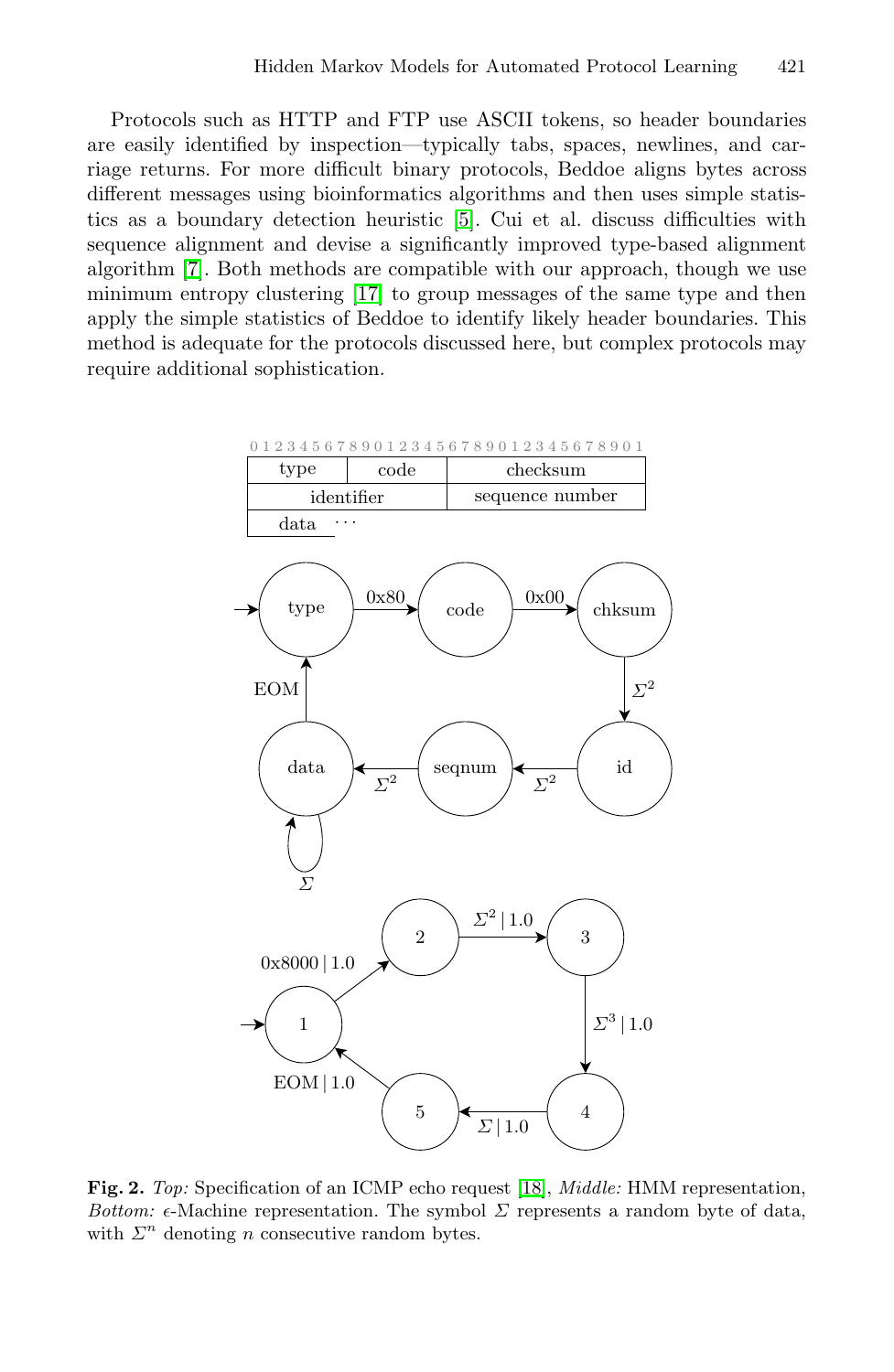Thus, our inference approach can be separated into three primary tasks: 1) grouping bytes into headers, 2) filtering highly entropic data, and 3) reconstructing the  $\epsilon$ -machine. Tasks 1 and 2 exist primarily to reduce the alphabet size, and can be changed independently of task 3. For example, type-based alignment could be exchanged with minimum entropy clustering to transparently improve the accuracy of the inferred model.

### **4.2 Results**

We introduce protocol  $\epsilon$ -machines and their accompanying notation using two simple binary protocols, followed by two more complex protocols. The first of these, the Internet Control Messaging Protocol (ICMP) [\[18\]](#page-13-8) defines several message types used for network diagnostics. One of these types, the echo request/reply, finds common use in the ping command line utility bundled with most operating systems. For this discussion we focus on echo requests, consisting of a 1-byte type set to 0x80, 1-byte code set to 0x00, 2-byte checksum whose contents are a function of the message, 2-byte identifier, 2-byte sequence number, and zero or more bytes of payload.

The message specification, a corresponding 6-state HMM, and the  $\epsilon$ -machine are shown in Figure [2.](#page-6-0) A state is created in the HMM for each header, with transitions between states whose headers are adjacent in the specification. Transition are labeled with the symbols to be generated. The symbol  $\Sigma^n$  denotes n consecutive random bytes. The symbol EOM signals the message is complete and ready for transmission.

The  $\epsilon$ -machine inferred from captured echo requests is shown below the HMM. Transitions are labeled with the symbol s generated by the transition and the probability p of the transition being taken, denoted  $s | p$ . This intentionally simple example has no branching between states, resulting in transition probabilities of 1. The type and code headers are constant values, causing their separate HMM states to be merged in the  $\epsilon$ -machine.

Many protocols contain a sequence number header represented as a 16-bit integer. However, the first byte of this header changes very rarely compared to the second byte that is incremented with each message. In the requests captured for this example, the identifier header and the first byte of the sequence number remained constant, resulting in their grouping into a single value by the boundary detection heuristic (see the  $\mathcal{A}^3$  transition between state 3 and 4). While this does not match the specification, it is a reasonable grouping to make based solely on the statistics of the observed messages. Given enough data, the bytes will be grouped into the correct fields.

We next examine Modbus, a protocol commonly used in supervisory control and data acquisition (SCADA) systems for managing industrial and infrastructure processes such as power generation and waste management. Designed in the late 70s to operate on simple programmable logic controllers, it has gained recent notoriety due to its lack of security. These issues have escalated due to the Modbus/TCP variant [\[19\]](#page-13-9) connecting these systems to standard TCP/IP networks.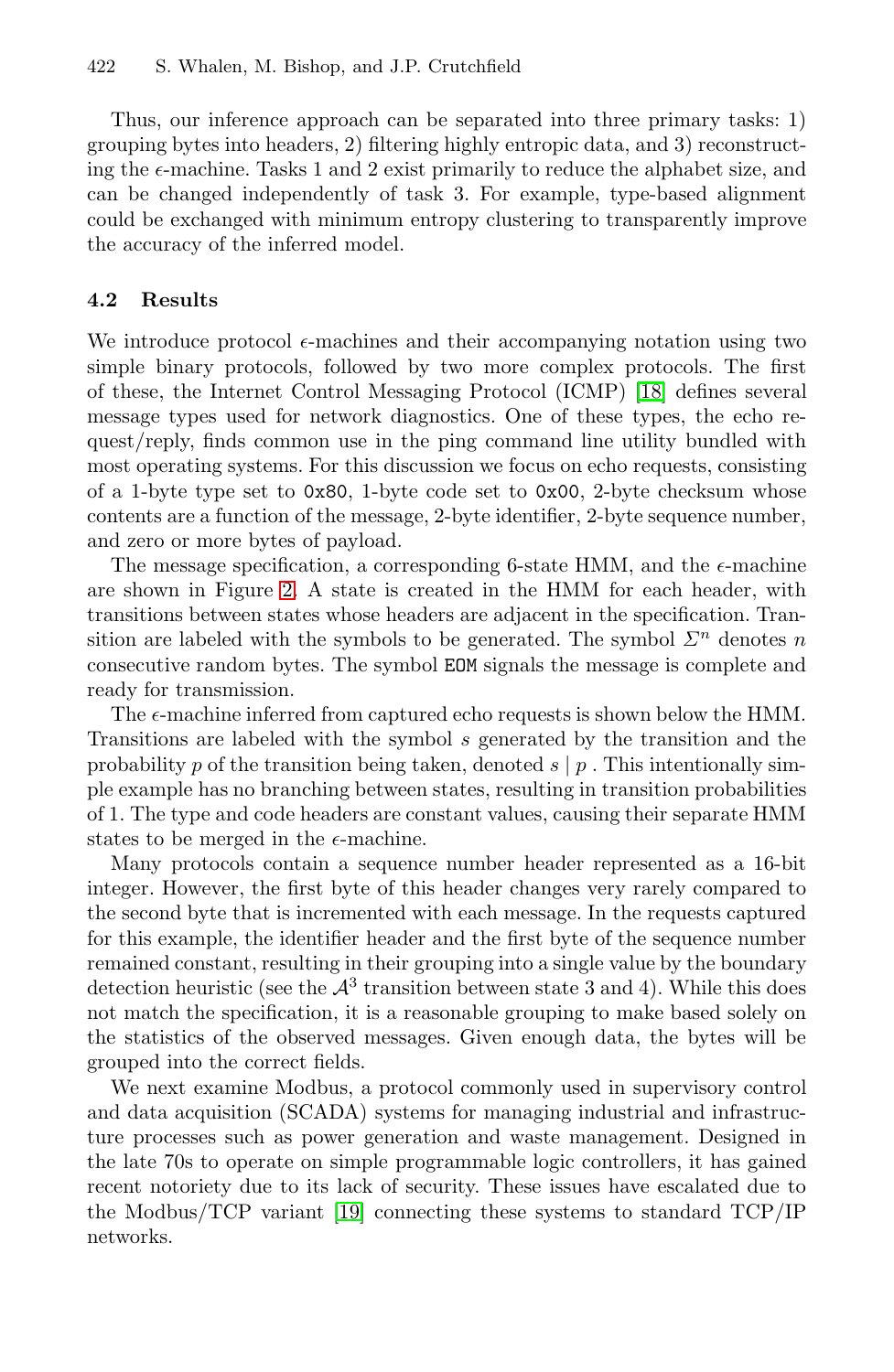



<span id="page-8-0"></span>**Fig. 3.** *Top:* Specification of a Modbus/TCP request [\[19\]](#page-13-9), *Bottom:*  $\epsilon$ -Machine representation

The specification of Modbus/TCP requests and an inferred  $\epsilon$ -machine are shown in Figure [3.](#page-8-0) A request consists of a 2-byte transaction id, 2-byte protocol id set to 0x00, 2-byte length, 1-byte unit id, 1-byte function code, and variable length payload.

The captured traffic, generated by a protocol simulator, consists of 150 requests where all transaction ids and unit ids are set to 0x00. Traffic generated by the simulator is actual Modbus traffic, and not a statistical approximation. Observed function codes include 0x01 for reading coils, 0x02 for reading discrete inputs, 0x04 for reading input registers, 0x05 for writing single coils, and 0x06 for writing single registers. Each payload contains 4 bytes specifying the range of coils or registers to read or write. Branching occurs between state 2 and 3, with each transition probability representing the maximum likelihood estimate of a different function code.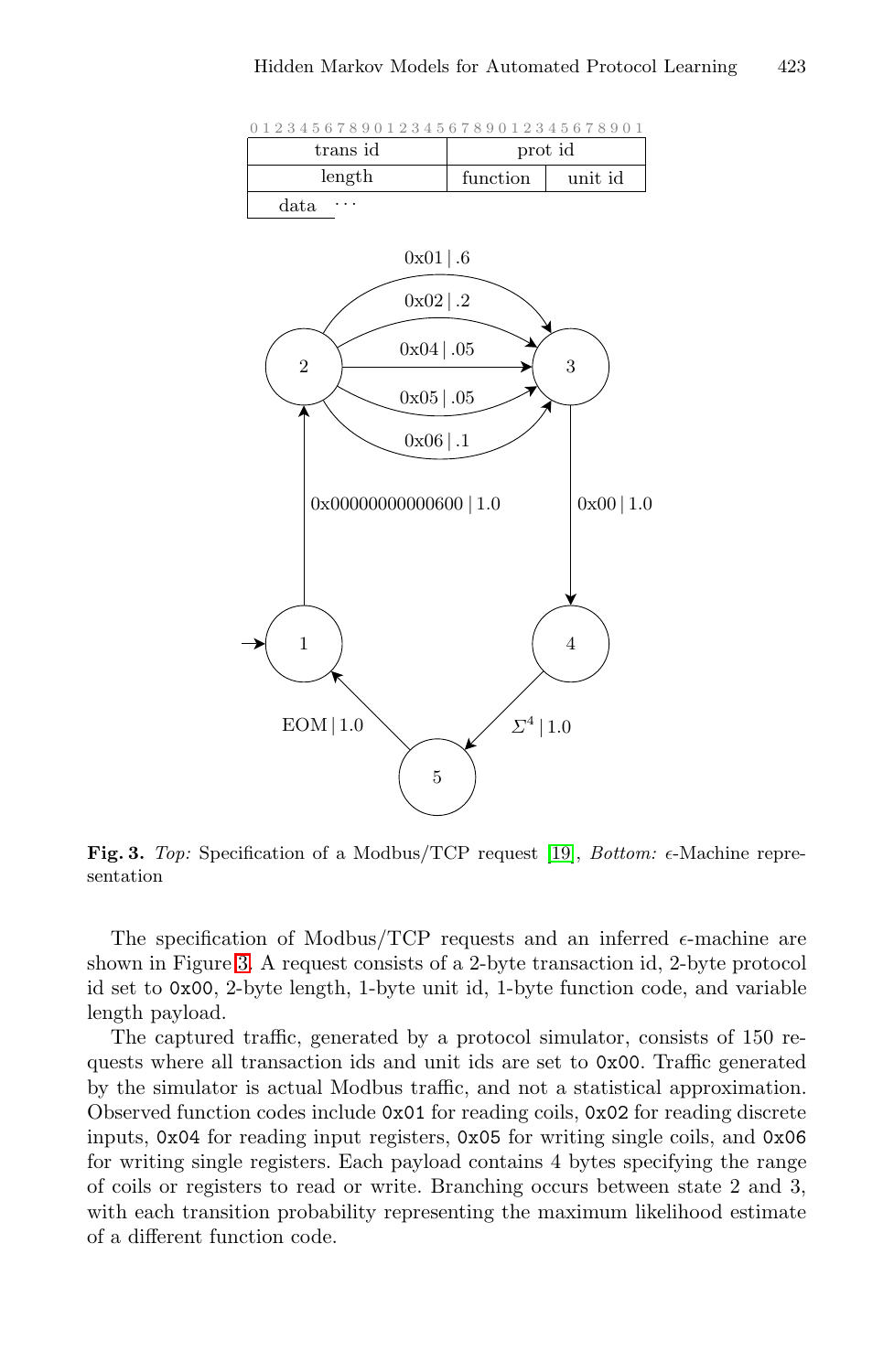|       | FTP                                         |          |
|-------|---------------------------------------------|----------|
|       | Sample Size Recurrent States Time (Seconds) |          |
| 300   | 6                                           | 0.18     |
| 600   | 9                                           | 0.20     |
| 900   | 10                                          | 0.23     |
| 1200  | 10                                          | 0.11     |
| 1500  | 11                                          | 0.32     |
|       |                                             |          |
|       |                                             |          |
|       | <b>HTTP</b>                                 |          |
|       | Sample Size Recurrent States Time (Seconds) |          |
| 14337 | 12                                          | 0.18     |
| 28674 | 14                                          | $0.35\,$ |
| 43011 | 18                                          | 0.84     |
| 57348 | 20                                          | 1.16     |

<span id="page-9-0"></span>**Fig. 4.** Scaling of inferred states and inference time as a function of data length, for FTP (top) and HTTP (bottom). Time is not necessarily monotonically increasing due to finite sample effects. State counts are given for non-deterministic presentations of the  $\epsilon$ -machine.

Reconstruction also works with more complex protocols such as FTP and HTTP. Model size prevents including the full  $\epsilon$ -machines here, so we present summaries of their reconstruction in Figure [4.](#page-9-0) Shown is the scaling of inferred states and reconstruction time as a function of data length, performed on a single core of an Intel Core 2 Duo 2.4GHz CPU under OS X 10.6.3. A Python implementation of the state splitting reconstruction algorithm [\[15\]](#page-13-5) was used, and will soon be available in the open source Computational Mechanics in Python (CMPy) library. Captured traffic was obtained from the UCDavis Honeynet Project.

An 18-state  $\epsilon$ -machine can be inferred from 60,000 symbols in less than a second using an interpreted language. A random walk on the machine generates new packets that are accepted by a remote protocol implementation as valid, indicating the structure of the protocol is correctly captured. Together, these results show that probabilistic reconstruction of both binary and text-based protocols is possible when alphabet size is managed. Given this, we next discuss future applications of probabilistic models to protocol inference.

## **5 Future Work**

Capturing probabilities enables an  $\epsilon$ -machine to model normal behavior and detect anomalies using model comparison techniques. This is an advantage of  $\epsilon$ -machines over non-probabilistic state machines such as minimized prefix tree acceptors [\[20\]](#page-13-10).

We employ relative entropy [\[4\]](#page-12-3) for model comparison between  $\epsilon$ -machines, as well as measuring the model's fit. Relative entropy, also known as the Kullback-Liebler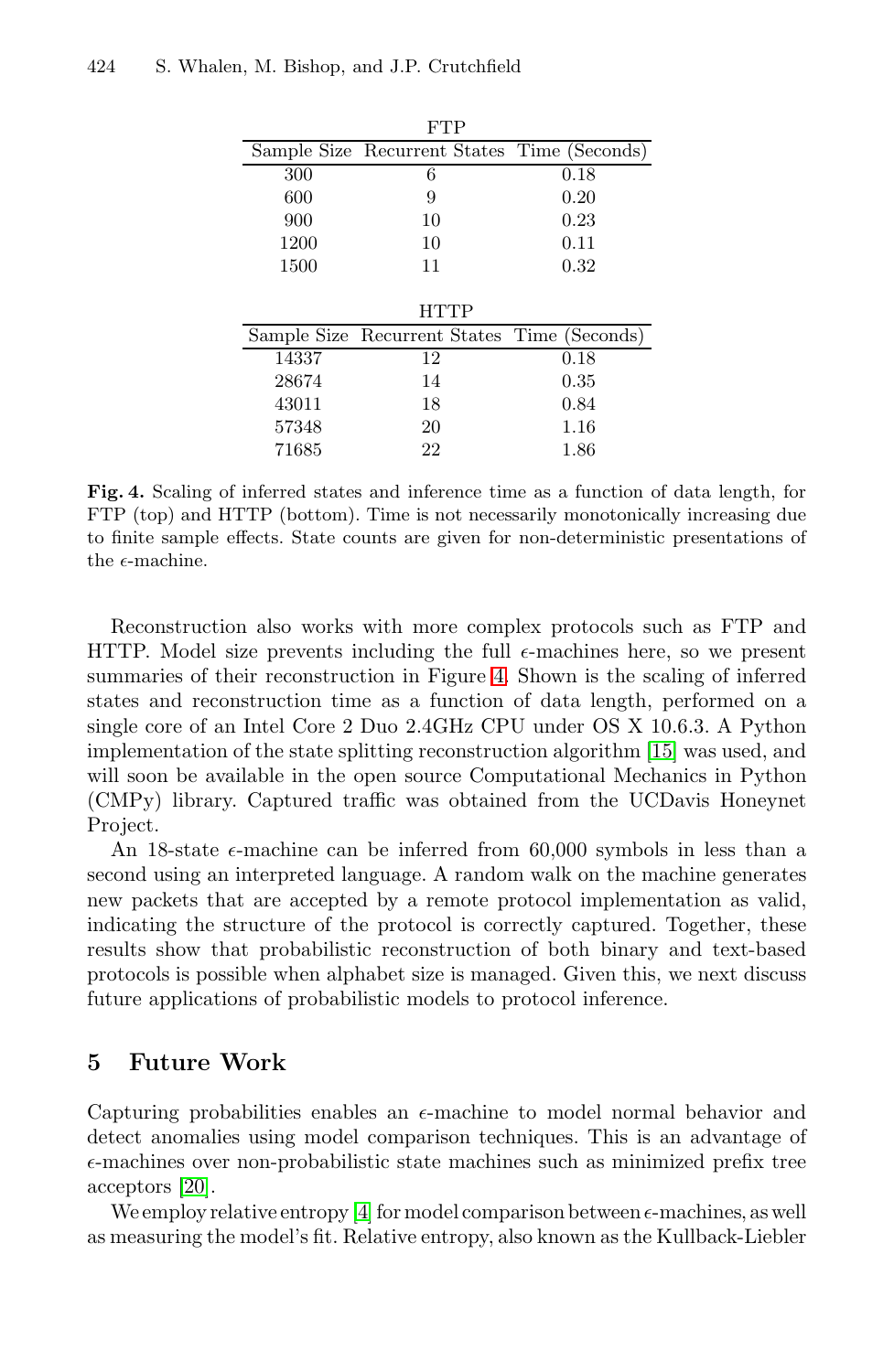

<span id="page-10-0"></span>**Fig. 5.** Overlayed distributions of block length 4 symbols using an  $\epsilon$ -machine inferred from Modbus traffic (dark gray) to generate new traffic (light gray). Relative entropy between the distributions is 0.09 bits, indicating the distributions are close.

divergence, measures the distance between two probability distributions  $P$  and  $Q$ and is defined as:

$$
D_{KL}(P||Q) = \sum_{i} P(i) \log \frac{P(i)}{Q(i)},
$$
\n(3)

and  $D_{KL}(P||Q) = 0$  when P and Q are equal. Thus, a large relative entropy between machines may indicate anomalous behavior. More work is needed to determine appropriate thresholds for flagging behavior as anomalous with an acceptable false positive rate.

A random walk on an  $\epsilon$ -machine generates new traffic, useful for both protocol mimicry and traffic simulation. We measure the fit of the model by taking the relative entropy between the new and original traffic distributions as shown in Figure [5.](#page-10-0) An  $\epsilon$ -machine inferred from 500 captured Modbus requests was used to generate new traffic with a distribution almost identical to the original, having 0.09 bits of relative entropy.

Random walks on the machine can also be used for intelligent fuzzing. Fuzzing tests the robustness of a program by feeding it invalid input values, often in the form of random inputs or mutated valid inputs. If the program does not correctly handle invalid input, it may crash or leave the system vulnerable to attack.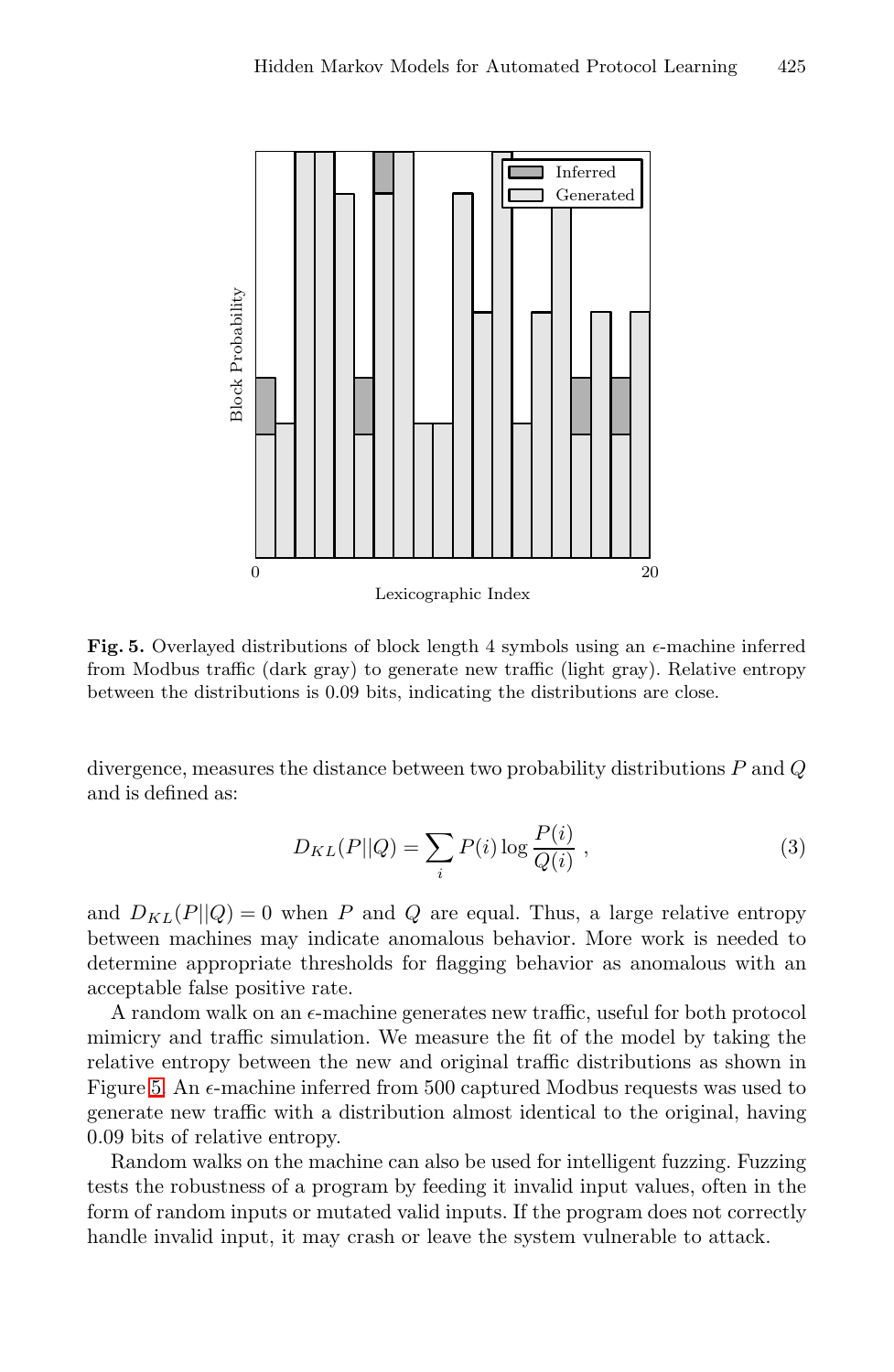While generally considered effective for finding bugs, a substantial drawback to this approach is code coverage. For example, if the code's execution path depends on the value of a 32-bit integer, a random input has a 1 in  $2^{32}$  chance of evaluating that code path [\[21\]](#page-13-11). Working with mutated valid inputs enables more targeted testing, but requires some knowledge of the specification. The inferred  $\epsilon$ -machine enables such targeted fuzzing when no specification is available.

Consider a previously known flaw in Golden FTP Server 2.70 for Windows [\[22\]](#page-13-12). A CWD command sent from the client with certain large arguments crashes the server and enables remote code execution. Using an  $\epsilon$ -machine inferred from FTP traffic and tuned to produce longer runs of random data, this flaw was reproduced by a random walk on the machine. The subgraph of the  $\epsilon$ -machine relating to the crash is given in Figure [6.](#page-11-0) We plan to investigate if probabilistic models confer additional benefits to intelligent fuzzing.



<span id="page-11-0"></span>**Fig. 6.** Subgraph of the  $\epsilon$ -machine used for fuzzing Golden FTP Server 2.70, crashing the server when a CWD command is followed by more than 150 bytes. Symbol probabilities in the inferred  $\epsilon$ -machine were tuned to produce longer sequences of random data for guided fuzzing.

## **6 Conclusion**

We presented a novel HMM-based approach for inferring the state machine of network protocols using only their traffic. While generally applicable to any non-encrypted protocol stream, our emphasis is on protocols without a publicly available specification.

Our approach uses  $\epsilon$ -machine reconstruction [\[3\]](#page-12-2) to infer the minimal deterministic HMM of a protocol. The parameters of the HMM are inferred directly from the data, which avoids the typical pitfalls involved in parameter selection. We demonstrated our approach using ICMP, Modbus, FTP, and HTTP, and use the inferred  $\epsilon$ -machines for protocol mimicry, fuzzing, and traffic generation. We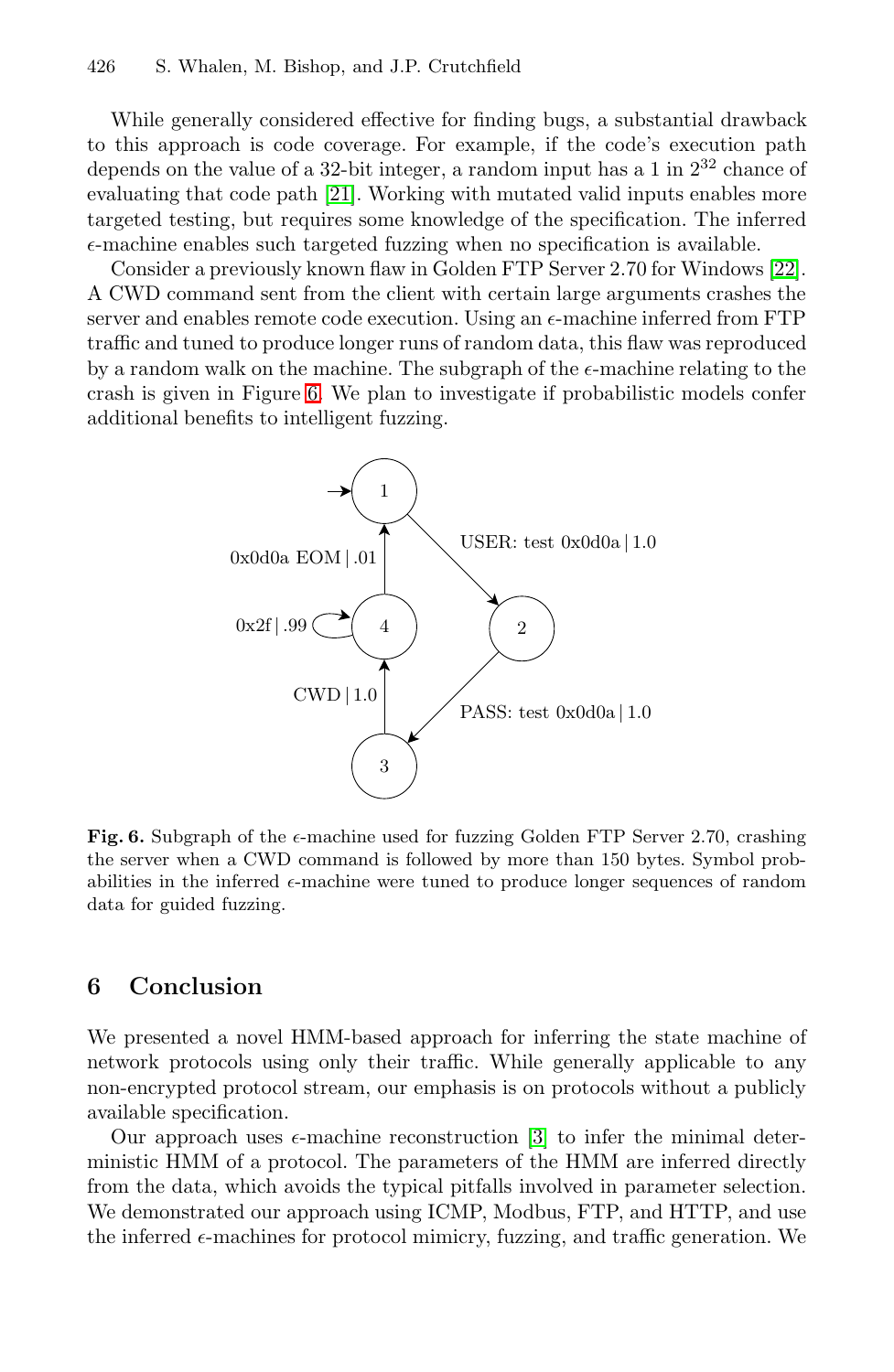plan to use the probabilistic nature of our models for anomaly detection, and have early success doing so in high performance computing environments.

Due to the limitations of traffic-based approaches, as well as sensitivity to alphabet size, more work remains to adapt reconstruction to high complexity protocols. In some cases where domain knowledge is available, traditional HMMs may scale better than  $\epsilon$ -machines, and we leave this investigation to future work. However, our approach is well suited to protocol inference where domain knowledge is lacking for manual construction of state machine models.

## **Acknowledgements**

This work was partially supported by the DARPA Physical Intelligence Program, as well as the Director, Office of Computational and Technology Research, Division of Mathematical, Information, and Computational Sciences of the U.S. Department of Energy, under contract number DE-AC02-05CH11231.

## **References**

- <span id="page-12-0"></span>1. Erman, J., Mahanti, A., Arlitt, M.: Internet traffic identification using machine learning. In: Proceedings of the 49th IEEE Global Telecommunications Conference, pp. 1–6 (2006)
- <span id="page-12-1"></span>2. Rabiner, L.: A tutorial on Hidden Markov Models and selected applications in speech recognition. Proceedings of the IEEE 77, 257–286 (1989)
- <span id="page-12-2"></span>3. Crutchfield, J.P., Young, K.: Inferring statistical complexity. Phys. Rev. Let. 63 (1989); Crutchfield, J.P.: Physica D 75 11–54 (1994); Crutchfield, J. P., Shalizi, C. R.: Phys. Rev. E 59(1), 275–283, 105–108 (1999)
- <span id="page-12-3"></span>4. Cover, T.M., Thomas, J.A.: Elements of Information Theory, 2nd edn. Wiley Interscience, New York (2006)
- <span id="page-12-4"></span>5. Beddoe, M.: Network protocol analysis using bioinformatics algorithms. Technical report, McAfee Inc. (2005)
- <span id="page-12-5"></span>6. Cui, W., Paxson, V., Weaver, N., Katz, R.: Protocol-independent adaptive replay of application dialog. In: Proceedings of the 13th Annual Symposium on Network and Distributed System Security (2006)
- <span id="page-12-6"></span>7. Cui, W., Kannan, J., Wang, H.: Discoverer: Automatic protocol reverse engineering from network traces. In: Proceedings of 16th USENIX Security Symposium on USENIX Security Symposium, pp. 1–14 (2007)
- <span id="page-12-7"></span>8. Lin, Z., Jiang, X., Xu, D., Zhang, X.: Automatic protocol format reverse engineering through context-aware monitored execution. In: Proceedings of the 15th Annual Network and Distributed System Security Symposium (2008)
- <span id="page-12-8"></span>9. Wondracek, G., Milani Comparetti, P., Kruegel, C., Kirda, E.: Automatic network protocol analysis. In: Proceedings of the 15th Symposium on Network and Distributed System Security (2008)
- <span id="page-12-9"></span>10. Caballero, J., Poosankam, P., Kreibich, C., Song, D.: Dispatcher: enabling active botnet infiltration using automatic protocol reverse-engineering. In: Proceedings of the 16th ACM conference on Computer and Communications Security, pp. 621–634 (2009)